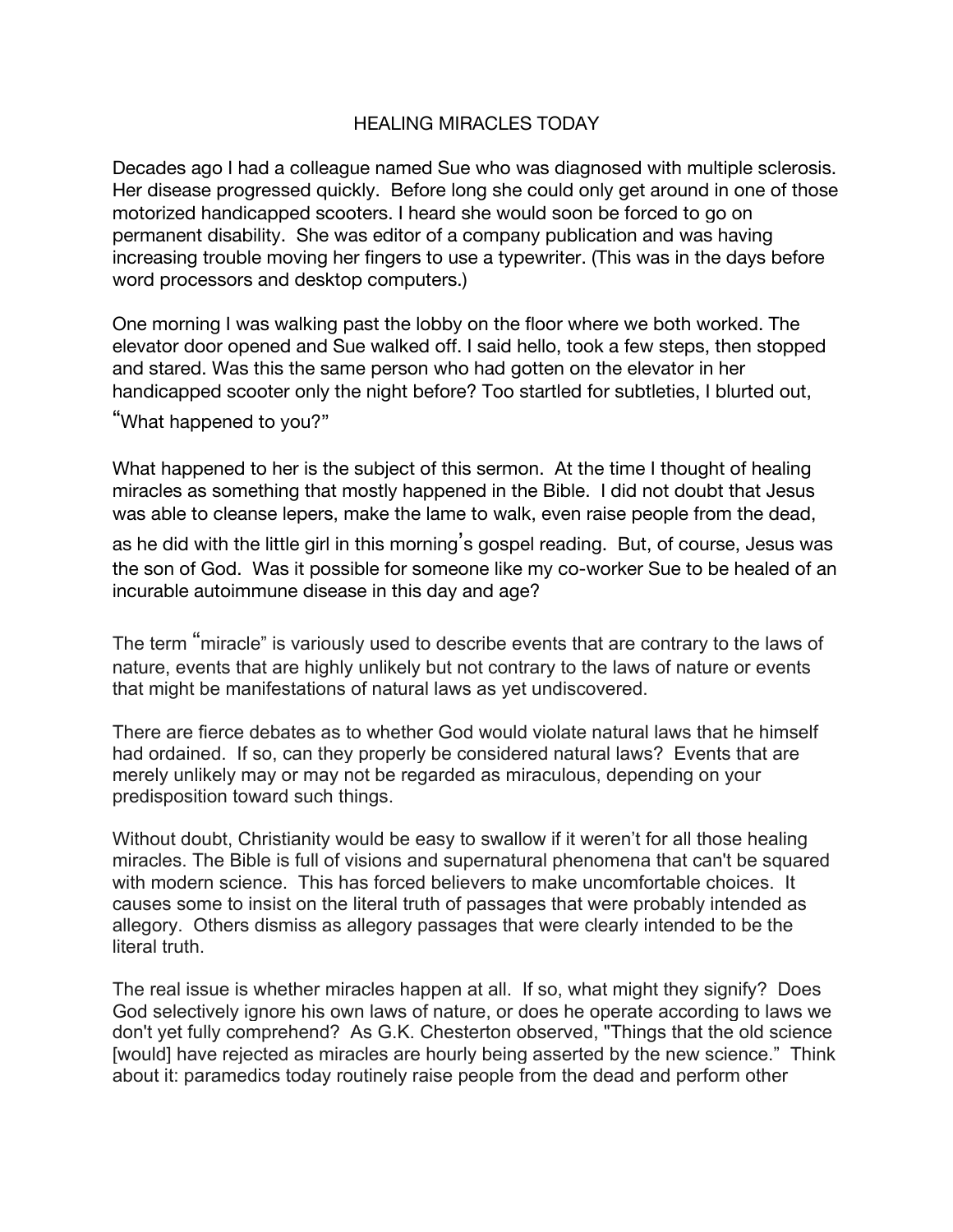emergency medical procedures that would have been regarded as miracles in Jesus' day.

Thomas Jefferson hoped to reclaim Jesus from what he regarded as Christian mumbojumbo by producing his own edited gospel. It preserved Jesus' essential teachings while eliminating all the miracles. He took to the King James Bible with scissors and paste — literally. The result is a Jesus who talked a good game but posed little threat to the established order. This begs the question of why the authorities would even bother to have him killed.

Jefferson's determination to present Jesus without magic tricks inevitably winds up robbing his words of their magic as well. In the end, the gospels must be taken on their own terms, even if this forces us to make uncomfortable choices. Is Jesus the Son of God, or isn't he? And if he is who he says he is, then are we also who he says we are? "You are gods," he told his accusers, quoting one of the Psalms.

Jesus called on his followers to reclaim their birthright as beings who were created in God's image and given dominion over creation. He sent them out to heal the sick, to feed the hungry and to proclaim the coming of God's kingdom.

So there I was walking past the elevator at work one morning long ago when the doors opened and my colleague Sue walked off. "What happened to you?" I blurted out. Sue was a bit unsteady on her feet but definitely walking.

Sue was only too happy to tell me exactly what had happened to her. Her mother had been nagging her for months to come with her to a weekly healing service presided over by a Roman Catholic priest named Ralph DiOrio at a church in Worcester, Massachusetts. Sue had no faith that a priest could do what medical science could not. But she eventually agreed to go, if only to get her mother off her back.

The church was packed, and they wound up sitting in the balcony. Her first clue that something extraordinary was afoot occurred when Father DiOrio announced that a woman with multiple sclerosis was present and should come forward to be healed. Sue made her way down from the balcony in her handicapped scooter. Father DiOrio laid hands on her and prayed, then told her to get up out of her scooter.

Sue did as she was told but was not impressed. She had still been able to walk but used the scooter because she tired quickly. However, that night she had a dream in which she was flying like Lois Lane in the Superman movie. Only instead of Superman holding her hand, it was Jesus. He told her to let go, but she was afraid she would fall. Jesus assured her she would not. So she let go and continued flying on her own. Sue took this as a sign she should leave her scooter at home when she returned to work the next morning. That was when I encountered her by the elevator.

Sue gained strength swiftly in the days and weeks that followed. Soon there were no traces of her former disability. The reactions of her co-workers were telling. Some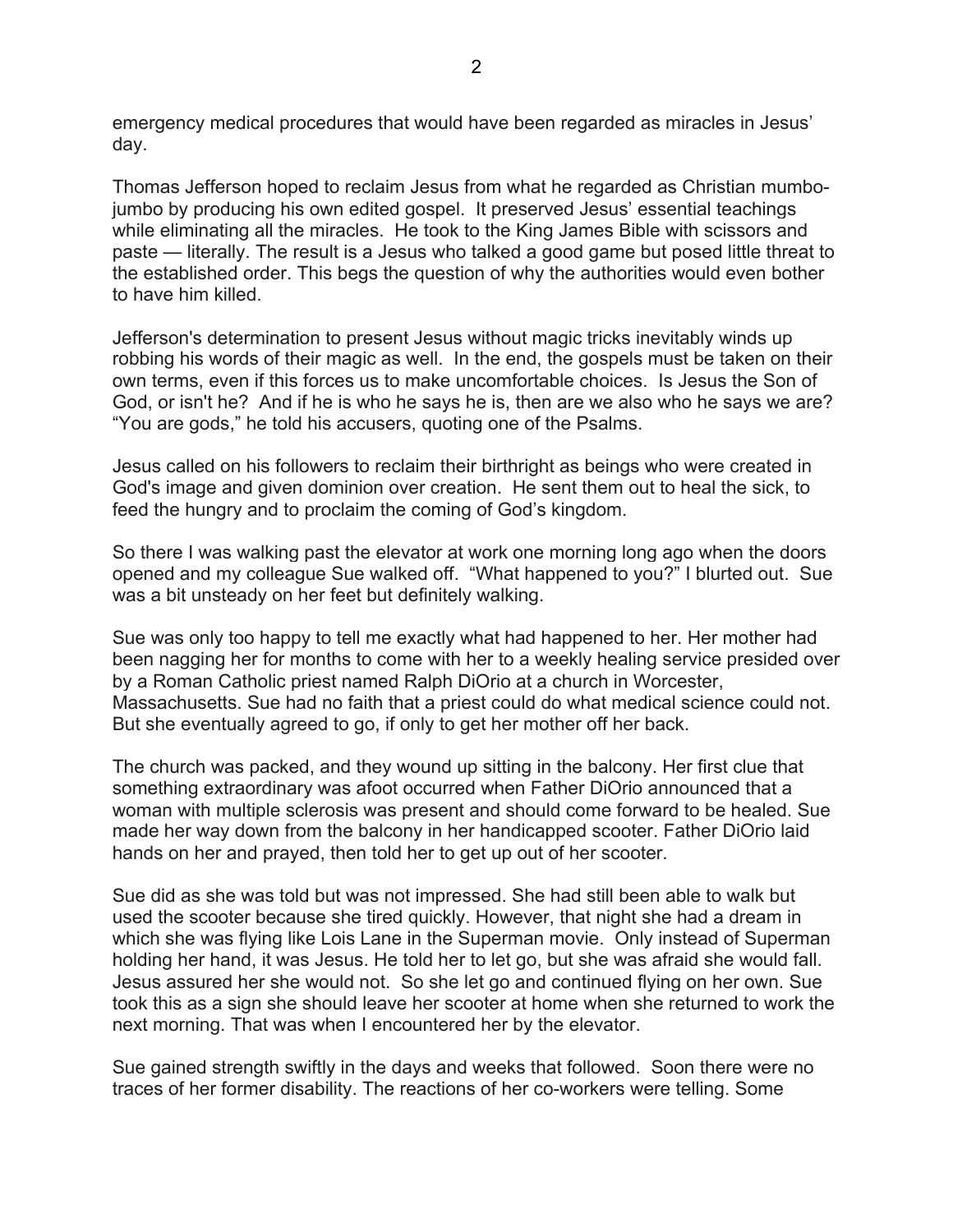regarded her recovery as a miracle. Others struggled to find another explanation. Perhaps there had been some sort of spontaneous remission. Perhaps her affliction had been psychosomatic. My boss muttered darkly that she could do herself serious harm walking around like that.

Then, a few months later, Sue was offered a better job at another company. This meant she would have to pass a physical in order to be hired. She told the doctor that she had once had MS but had been healed. After some tests, the doctor could find nothing wrong with her, and she landed the job.

The question of faith looms large in many of the biblical healing stories. "Do you believe that I am able to do this?" Jesus asks two blind men before restoring their sight. The father of a boy possessed by a demon is rebuked even for wondering whether there was anything Jesus could do for his son. "All things are possible to him who believes," Jesus says sternly. "I believe," cries the desperate father, "help my unbelief!"

What then are we to make of my colleague Sue, who had no faith in miracles and only attended Father DiOrio's healing service to stop her mother's nagging? Perhaps it was her mother's faith that made her well – but wait, there is more to the story. After Sue left for her new job I did not see her again until some years later, when I happened to run into her at the mall. I was saddened to see she was once again getting around in a handicapped scooter. This time I restrained the impulse to blurt out, "What happened to you?"

But, of course, I couldn't help wondering. I remembered all my co-workers struggling for some rational explanation of Sue's apparent healing. Now the shoe was on the other foot. I think we have to rule out lack of faith here, since that was no impediment to her being healed in the first place. Perhaps there had been a spontaneous remission after all, which happens in MS cases. The timing was certainly unusual. And a spontaneous remission would not explain how she subsequently received a clean bill of health at her employment physical. Fundamentalists might conclude that Sue must have sinned – a standard explanation for affliction in Jesus' day. By that standard, of course, no one would ever be healed of anything.

I have no explanation for why Sue suffered a relapse after she was apparently healed, much less why she got sick in the first place. We torture ourselves with explanations sometimes, still more with the lack of them. We make excuses with them or resort to them as a way of lying to ourselves. We use them to tidy up. We invoke them when confronted by some circumstance that defies our expectations. Too often our explanations are a palliative against the mystery of life as it actually unfolds.

No doubt it would have made for a tidier sermon if I hadn't run into Sue at the mall. But thanks to the Internet, I know something of how the story ends. I found Sue's obituary. She lived to be 66, 30-odd years beyond the events described here. She retired from her new job in 1987, a decade or so beyond the time she would have had to go on disability from my company. Can her experience be described as a healing miracle? I